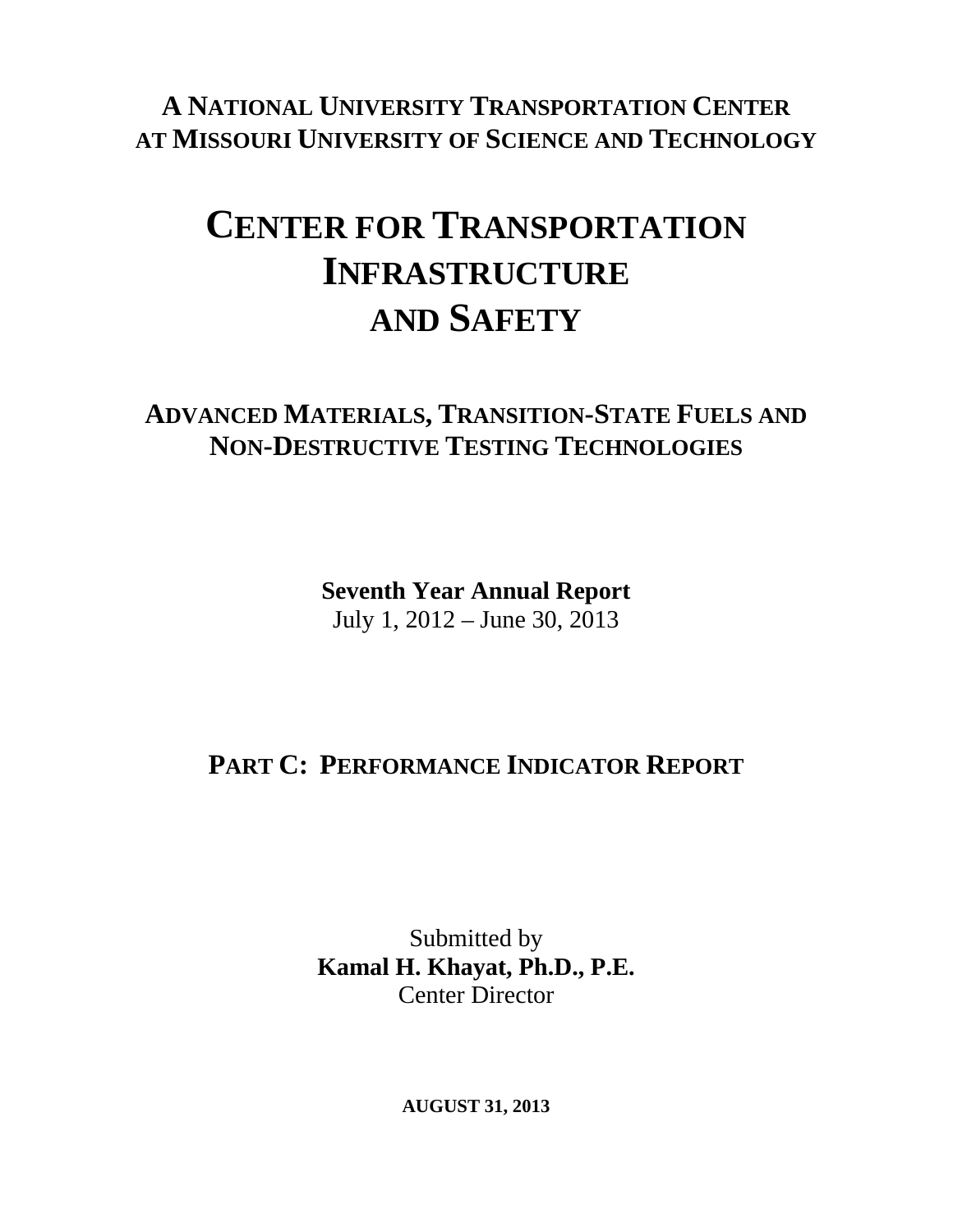### **Seventh Year Annual Report** Part C: Performance Indicator Report

### **Table of Contents**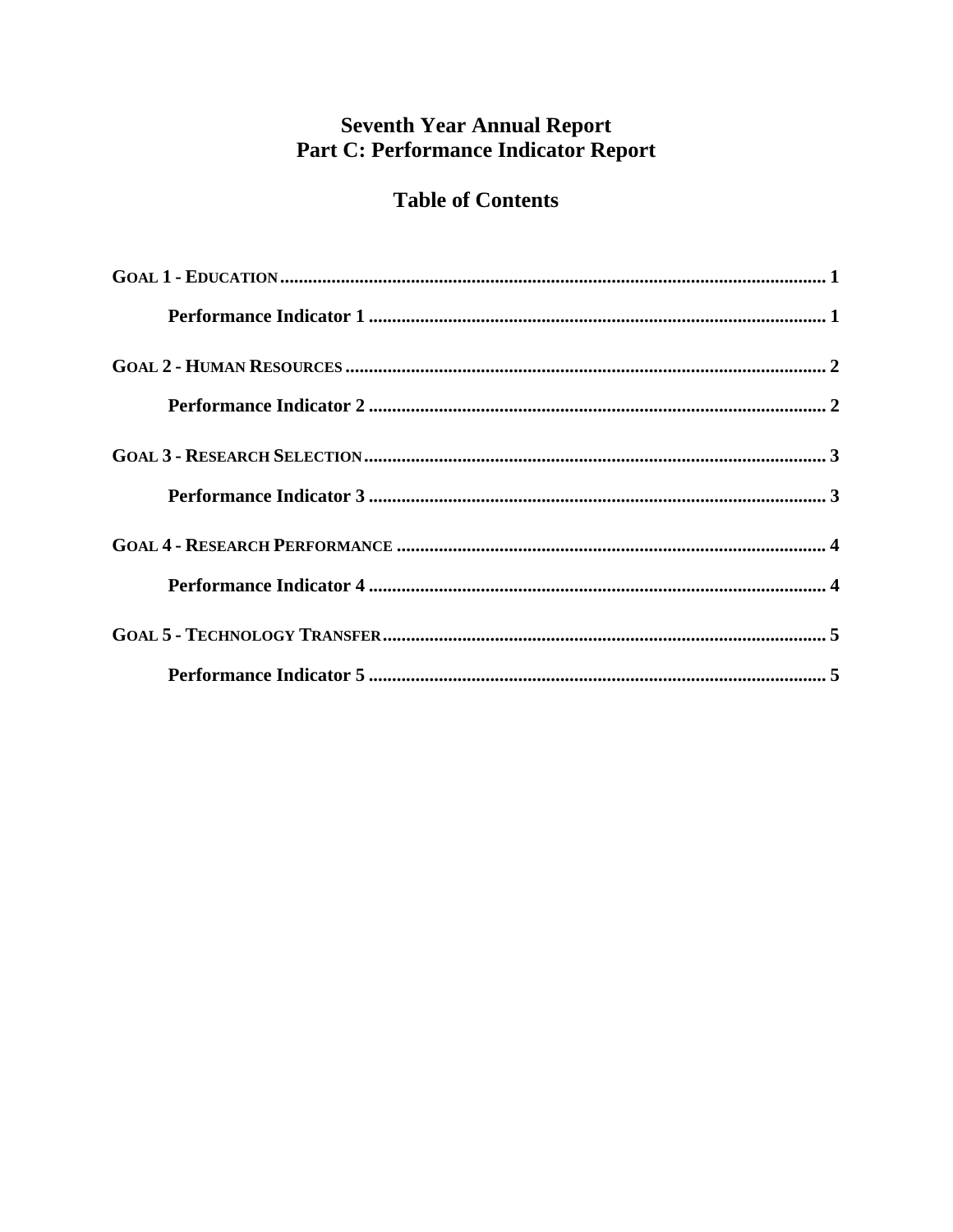### **GOAL 1 – EDUCATION**

Goal: A multidisciplinary program of course work and experiential learning that reinforces the Center's mission and theme.

#### **Performance Indicator 1**

Information about the Center's transportation education program for the academic year(s) being reported (Year VII), in comparison with the baseline (Base) provided in the Appendix of the Center's Strategic Plan.

| <b>Transportation Education</b>                                              | <b>Base</b> | 2012-2013 |
|------------------------------------------------------------------------------|-------------|-----------|
| 1a. Cumulative number of transportation-related courses:                     | 89          | 63        |
| Undergraduate:                                                               | 43          | 30        |
| Graduate:                                                                    | 46          | 33        |
| 1b. Number of students participating in transportation research<br>projects: | 149         | 228       |
| Undergraduate:                                                               | 118         | 158       |
| Graduate:                                                                    | 29          | 70        |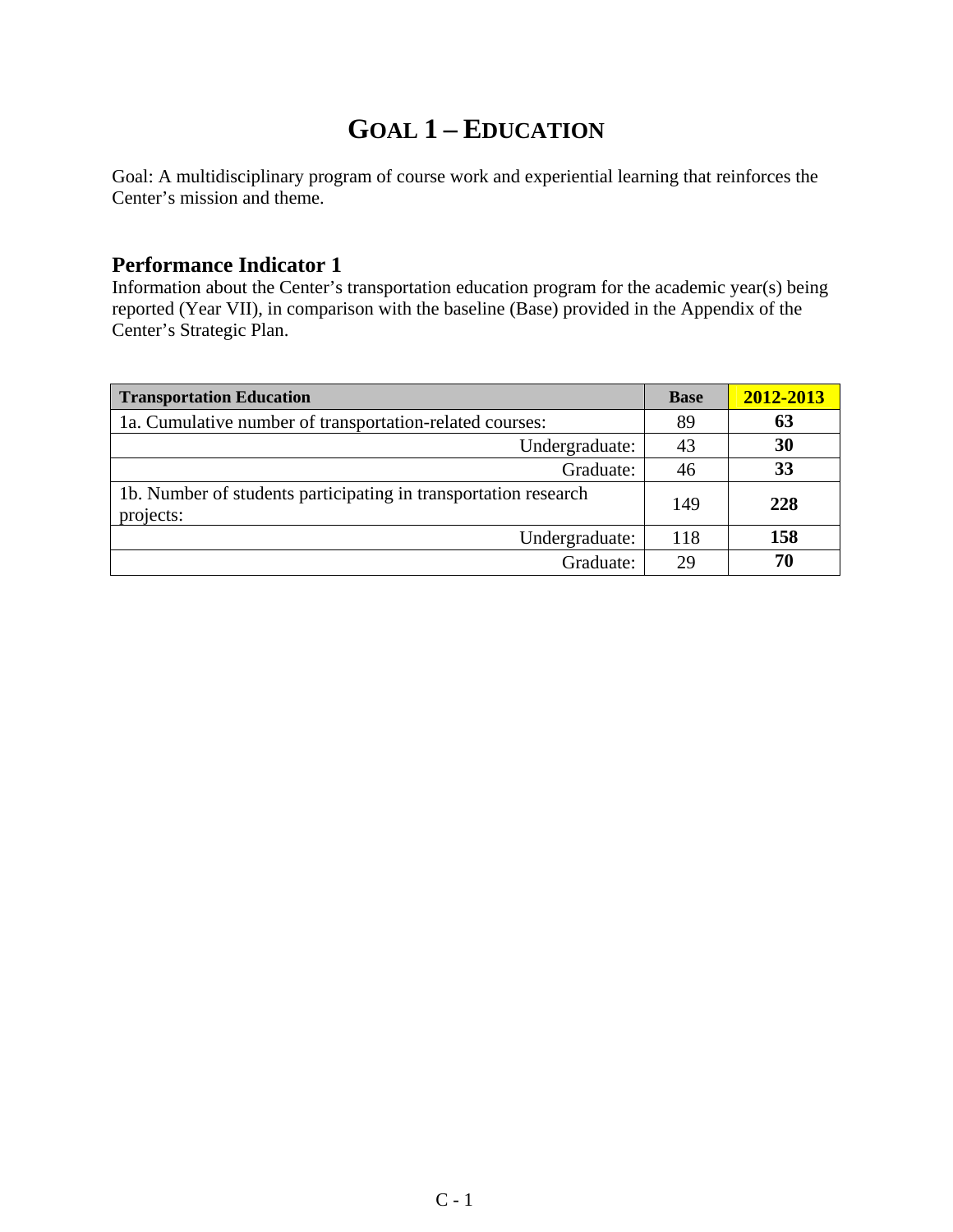### **GOAL 2 - HUMAN RESOURCES**

Goal: An increased number of students, faculty and staff, who are attracted to and substantively involved in the undergraduate, graduate and professional programs of the Center.

#### **Performance Indicator 2**

Information about the Center's transportation education program for the academic year(s) being reported (Year VII), in comparison with the baseline data (Base) provided in the Appendix of the Center's Strategic Plan.

| <b>Human Resources</b>                                                         | Master's    |           | <b>Doctorate</b> |           |             | <b>Total</b> |
|--------------------------------------------------------------------------------|-------------|-----------|------------------|-----------|-------------|--------------|
|                                                                                | <b>Base</b> | 2012-2013 | <b>Base</b>      | 2012-2013 | <b>Base</b> | 2012-2013    |
| 2a. Cumulative number of<br>transportation-related<br>advanced degree programs | 5           |           | 5                | 5         | 10          | 10           |
| 2b. Numbers of Students<br>Enrolled                                            | 13          | 32        | 16               | 38        | 29          | 70           |
| 2c. Number of Students<br><b>Receiving Degrees</b>                             |             | 9         | $\overline{2}$   | 10        | 3           | 19           |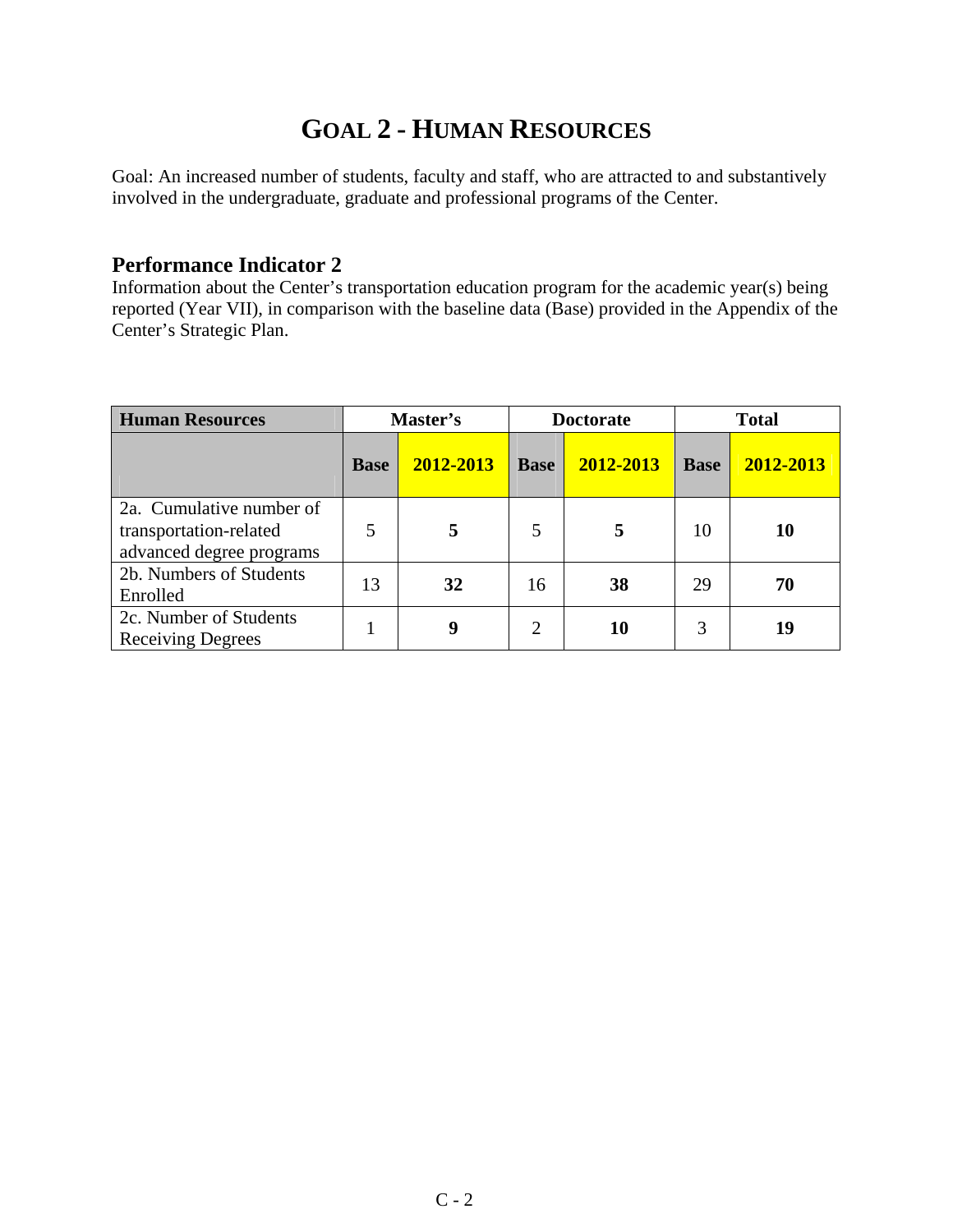# **GOAL 3 - RESEARCH SELECTION**

Goal: An objective process for selecting and reviewing research that balances multiple objectives of the program.

#### **Performance Indicator 3**

Information about the Center's transportation research selection process during the academic year(s) being reported (Year VII).

| <b>Transportation Research Selection</b>              | 2012-2013   |
|-------------------------------------------------------|-------------|
| 3a. Research Projects Awarded by Center               | 52          |
| 3b. Number of those projects that you consider to be: |             |
| basic research                                        | 13          |
| advanced research                                     | 10          |
| applied research                                      | 29          |
| 3c. Total Budgeted Costs for Those Projects           | \$6,725,015 |

\* \$ Grand total includes NUTC match, non-federal and federal totals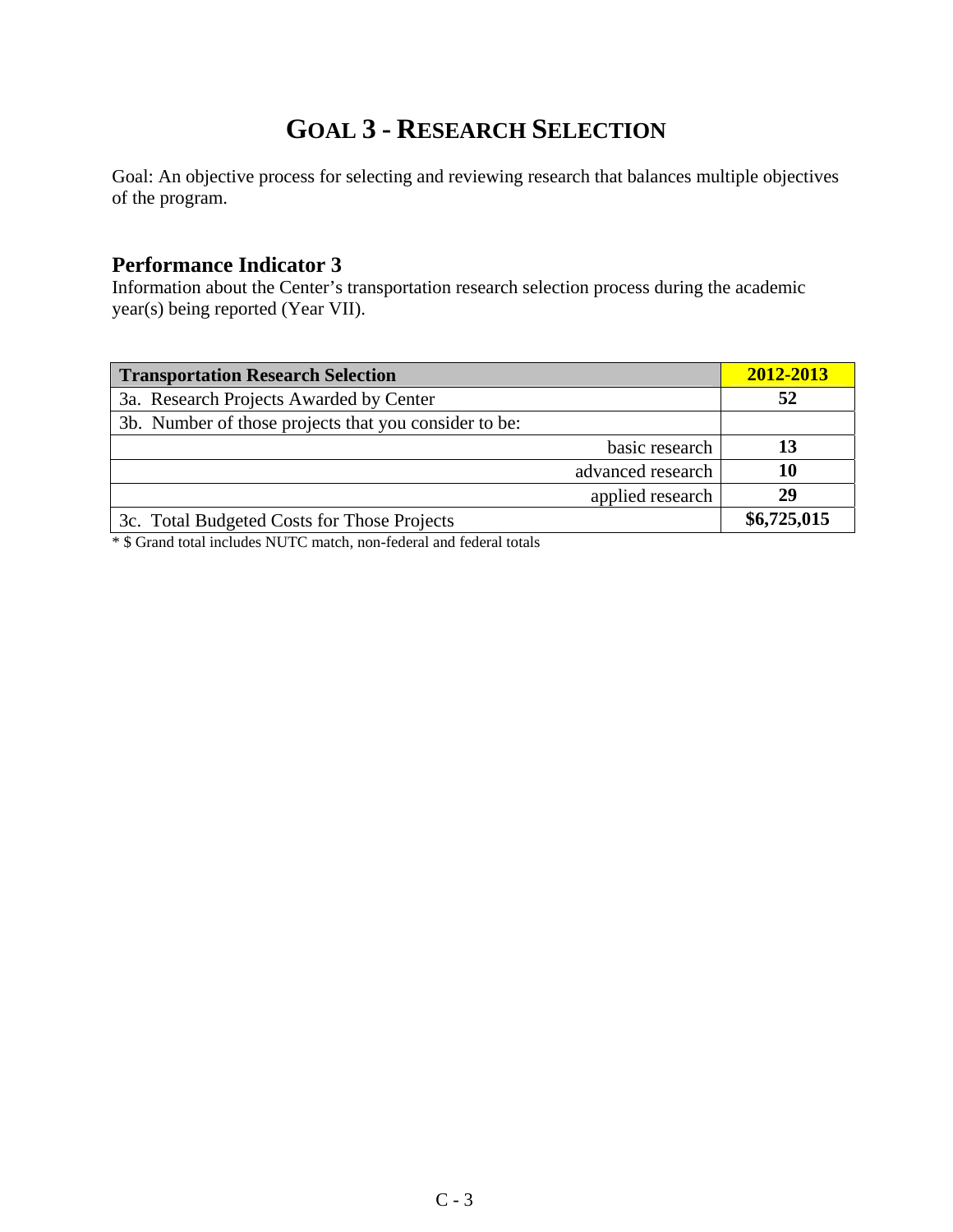# **GOAL 4 - RESEARCH PERFORMANCE**

Goal: An ongoing program of basic and applied research, the products of which are judged by peers or other experts in the field, to advance the body of knowledge in transportation.

#### **Performance Indicator 4**

Information about the Center's transportation research performance during the academic year(s) being reported (Year VII):

| <b>Transportation Research Performance</b>                                                                                                        | 2012-2013 |
|---------------------------------------------------------------------------------------------------------------------------------------------------|-----------|
| 4a. Number of reports issued that resulted from transportation research projects<br>funded by the NUTC grant.                                     | 30        |
| 4b. Number of transportation research papers presented at academic/professional<br>meetings that resulted from projects funded by the NUTC grant. | 45        |

\* Performance is defined as a meritorious accomplishment, such as distinguished service awards, best paper award, fellow member, etc.